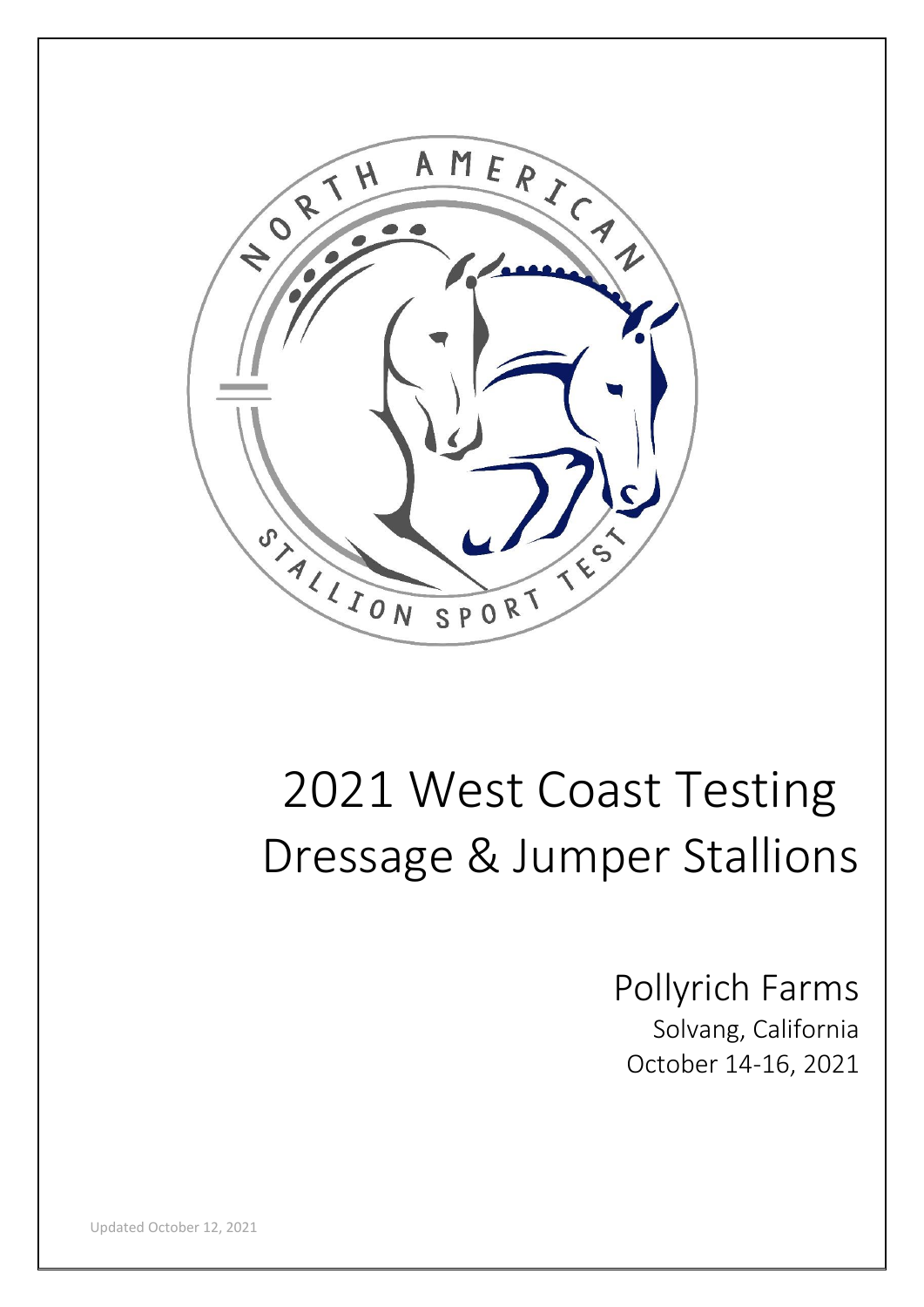Test

#### **West Coast Testing October 14th -16th, 2021**

**Pollyrich Farms,** 468 Ballard Canyon Road Solvang, CA 93463 **PH: 805-688-0220**

#### **Updated Schedule**

*Updated 10/12/2021*

#### **October 14th Vet Check PM, Observed Schooling PM**

9:00am Stallion Owner Meeting 9:15am Vet Check 10:30-11:45am Schooling Sessions *(Jumper) 11:45am-12:30pm Lunch* 12:30pm-2:35pm Schooling Sessions *(Dressage)*

#### **October 15th Observed Schooling AM, Testing PM**

8:15-10:20am Schooling Sessions *(Dressage)* 10:35-11:50am Schooling Sessions *(Jumper) 11:50am-12:30pm Lunch* 12:30-1:15pm Jumper Test 1:30-2:45pm Dressage Test 6:30-9:00 Wine & Appetizers Party

#### **October 16th Guest Rider AM, Licensing PM**

9:00-10:40am Guest Rider *(Dressage)* 11:00am-12:00pm Guest Rider *(Jumper) 12:00-1:00pm Lunch & Final Vet Check* 1:00pm Announcement of Stallion Test Results Followed by GOV, AHS/ARS, & Westfalen Registry Licensing

*COVID PROTOCOLS:* 

*MASKS WILL BE REQUIRED FOR ALL PEOPLE AT THIS EVENT AT ALL TIMES. Each participating horse is allowed up to 4 pre-registered people to attend this event. A limited number of spectators will be allowed at the West Coast Testing only.*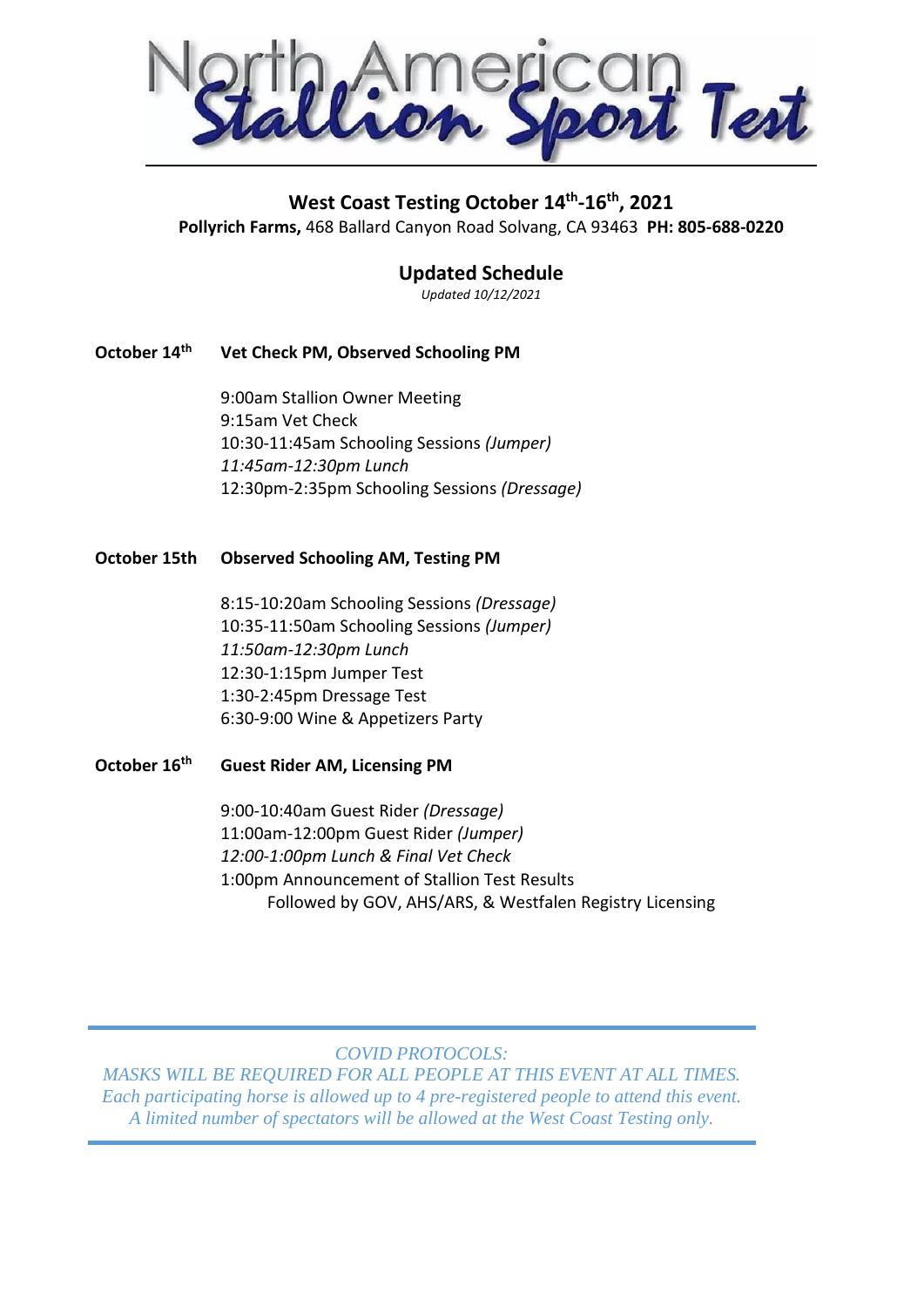*Welcome to the fourth annual North American Stallion Sport Test! We are so excited to be hosting a* testing this year after having to cancel last year's test due to the COVID pandemic. Sport tests are a *critical requirement in the lifetime approval process for breeding stallions. The ability for stallions to focus on a specific discipline, demonstrate continued training and development over consecutive years, and available in a format that provides the breeders open access to viewing these events have been key components of their popularity.*

*Many people and organizations have made these tests possible and we'd like to share a special thanks to our hosts, Hilltop Farm & Pollyrich Farms, who've graciously donated their facilities and time to make these tests possible. The German FN and Dr. Klaus Miesner have been supportive of developing this format in North America since discussions first began. They graciously gave us the unflagging assistance and support of Viktoria Laufkotter and Claudia Koller who have been invaluable resources for the committee as we worked through all the details related to rules, scoring, protocol, and more. Our dedicated volunteer, Kate Palmquist, maintains the website* www.stallionsporttest.com *and our Facebook pages whenever needed.*

We are fortunate to have with us an excellent panel of judges, experts, and test riders this year. Join *us in welcoming:*

| Gerd Sickinger:          | Judge for both Dressage & Jumping Sport Tests |
|--------------------------|-----------------------------------------------|
| <b>Matthias Granzow:</b> | Judge for both Dressage & Jumping Sport Tests |
| Rudy Leone:              | Judge for both Dressage & Jumping Sport Tests |
| Wendy Wergeles:          | Judge for both Dressage & Jumping Sport Tests |
| Charlotte Brehdahl:      | Discipline Expert (Dressage)                  |
| Clint Sawyer:            | Discipline Expert (Jumping)                   |
| Matt Brown:              | Guest Rider (Jumping)                         |
| Jessica Wisdom:          | Guest Rider (Dressage)                        |
| Dr. Greg Parks:          | Veterinarian                                  |

With travel restrictions still in place, our German-based judges will not be able to join us in person this *year, but will be working collaboratively with our US-based officials via an ongoing livestream and conferencing throughout the testing. We are very excited that the technology is in place to allow for this hybrid judging commission!*

One of the unique advantages of this 3-Day Sport Test format is that it allows for the standard of testing *to be relative to each stallion's age. Scores are not based on a bell-curve and are comparable between testings. We will name a Champion for Dressage and for Jumping at both the West and East Coast Stallion Sport Tests.*

*Champion Coolers and Ribbons for all completing stallions have been generously donated by Oakwood Farms & Meg Williams. Warmblood Stallions of North American & Anna Goebel have also donated an advertising package to each completing stallion to assist them in their marketing efforts.*

*Judges from the Hanoverian, Oldenburg, and Westfalen registries will be present at these testings and their continued support of these sport tests and the North American stallion owners is well worth recognizing. We wish all the participating owners, breeders, and riders a positive testing result and we hope all of our spectators go home with a broader understanding for how we like these young horses to be developed.*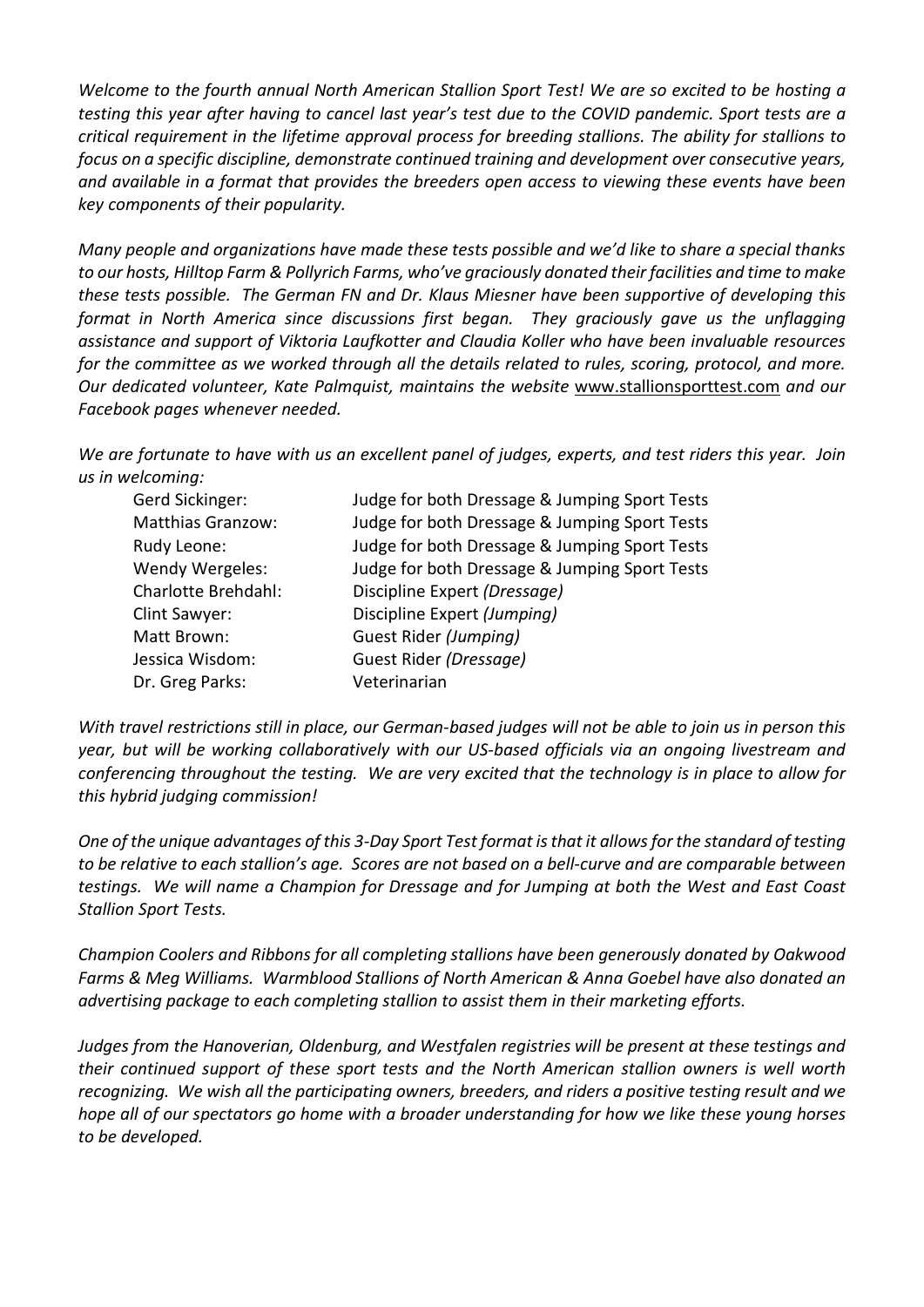#### **Meet Our Officials for the West Coast NA Stallion Sport Test**

#### **Gerd Sickinger**

Gerd Sickinger was born 1950 in Stuttgart. Beginning at the age of 10, he was an active competitor in multiple disciplines and he became a state-certified riding instructor. In his profession as a lawyer, Mr. Sickinger is also a sworn expert-witness for horse-breeding, -keeping and -judging. He is also a judge for competitions including Show Jumping to the highest level, dressage up to Grand Prix, and eventing up to class L and has judged the BKB Bundeschampionat in Warendorf, Germany. Gerd Sickinger is married and father of 2 sons.

#### **Matthias Granzow**

Matthias Granzow was born in 1976 in Waren / Mecklenburg-Vorpommern and he lives in Münster / North Rhine-Westphalia. Matthias is married and has 4 children. He comes from an equestrian and horse breeding family. He earned his education at the state stud Redefin and has been an internationally successful show jumping rider with many victories and placements. Highlights of his career include a victory in the World Cup competition in Tallinn and top Derby placements in Hamburg and Hickstead. In 2005 he was awarded the gold badge in German riding and since 2010 has also been a judge. Beginning in 2011, Matthias has been one of the German Equestrian Federation officials (judge, discipline expert, & test rider) for the Stallion Performance Tests.

#### **Rudy Leone**

For over 40 years Rudy has been a staple of the Northern California Equestrian industry. He has helped to build the industry in numerous capacities from creating top events for horses and riders including the Sacramento International Horse Show, to doing the footing at almost every major venue in California and of course in the show ring where he has coached horses and riders from their first lessons to World Cup Finals, Pony Finals, and every major medal final in the country. His influence is profound and has earned him the Lifetime Achievement Award from both the Northern California Hunter Jumper Association and the Pacific Coast Hunter/Jumper Association.

#### **Wendy Wergeles**

Wendy hasseveral accreditations including: United States Equestrian Federation "S" Technical Delegate, USEF "R" Eventing Judge, United States Eventing Association Certified Young & Future Event Horse Judge. As an active competitor she has had success in Eventing, Dressage, Hunters and Jumpers, including the USEF Advanced Level Reserve Championship for Eventing. She was also a recipient of the USEA Cornerstone Instructors Award and coached the Area X team at The North American Young Rider's Championships. Additionally, she has owned the German Thoroughbred stallion Ferrari and the Holsteiner broodmare, Marisol, who produced the top level Event horses including R-Star and Fleeceworks Royale. Wendy is a past member of the USEA Board of Governors and their Strategic Planning Committee as well as their DX Task Force.

#### **Charlotte Brehdahl**

Charlotte Bredahl-Baker was part of the US Bronze medal winning Olympic team in Barcelona with Monsieur. She was also part of the US silver medal winning team at the North American Championship in 1997 with Lugano. She trained both horses from start to GP and has trained many other horses and students successfully up through the levels. Charlotte was a USEF (S) and FEI judge and has judged all over the world. In 2009 through 2011 she was the featured clinician for the USDF Adult clinic series in all 9 regions. In 2014 Charlotte was also appointed US Assistant Youth Coach for dressage and since 2018 she has been the USEF Development Coach.

#### **Clint Sawyer**

Clint Sawyer is no stranger to the sport horse breeding business. At the young age of 16, Clint bought his first stallion and began raising foals for jumping sport. While pursuing a degree in veterinary medicine, Clint changed courses and became a professional in the Hunter/Jumper world. For 17 years Clint has owned and operated a very successful training program, producing top athletes in the Equitation, Hunter and Jumper rings. A licensed USEF judge, Clint is sought after for his expertise and passion for teaching.

#### **Jessica Wisdom**

Jessica resides in Battle Ground, Washington. She is the recipient of the USDF Bronze, Silver, and Gold medals plus the Freestyle Gold Bar, and has had multiple "Horse of the Year" placings. She has coached riders from Training level to FEI with several winning championships in the NW and earning their USDF medals. Her calendar is currently filled with her own competition riding, a training & lesson program at Emerald Valley, and a growing number of dressage clinics from Alaska to South Carolina. Jessica competed her Welsh cob stallion North Forks Cardi from Training level through the Grand Prix, winning several CDI's and a National Championship for the Grand Prix Freestyle. She now competes her Hanoverian stallion Diamondhead in the small tour as well as several client horses up through the Prix St. Georges.

#### **Matt Brown**

A NAYRC graduate, Matt has gone on to compete at the top levels of international sport. He was the top-placed US rider at the Boekelo CCIO4\*, was a member of the Silver Medal US Nations Cup team, and was named an alternate to the US Pan-Am team in 2015. In 2016, Matt was named a reserve for the 2016 Rio Olympic Games and was named to the Land Rover US Eventing Team for Aachen CICO4\*. In November 2016, Matt and Super Socks BCF won the competitive Ocala Jockey Club International CCI4\*-S. In 2017, Matt finished 6th at the Rolex Kentucky CCI5\* with Super Socks BCF and was the USEA Gold Cup Advanced Champion at the American Eventing Championships with BCF Belicoso.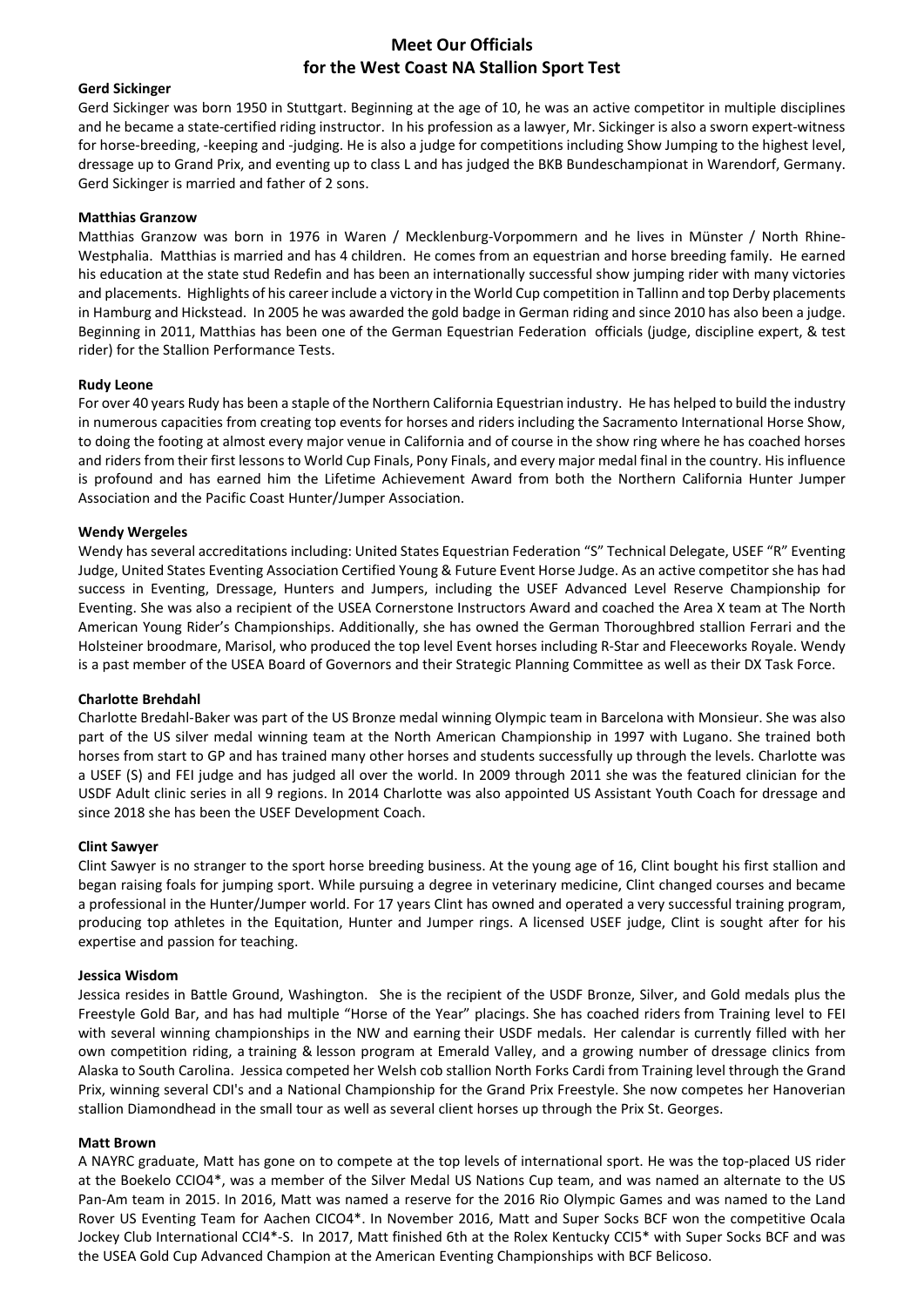## Meet the Stallions

|           | <b>West Coast Participants</b>          |                                           |                   |                 |                                                          |                                                                   |                      |  |
|-----------|-----------------------------------------|-------------------------------------------|-------------------|-----------------|----------------------------------------------------------|-------------------------------------------------------------------|----------------------|--|
| <b>No</b> | Stallion's<br>Registered<br><b>Name</b> | Stallion's<br><b>Sport</b><br><b>Name</b> | <b>Sire</b>       | <b>Dam Sire</b> | <b>Breeder</b>                                           | Owner                                                             | <b>Rider</b>         |  |
| 293       | Rickhof's<br><b>Bodo</b>                | Bodo EDI                                  | <b>Bon Couer</b>  | Freudenprinz    | Franz Josef<br>Scharafin                                 | Jessica<br>Greenstein/<br>Exclusive<br><b>Dressage</b><br>Imports | Joseph<br>Newcomb    |  |
| 294       | Influencer                              | Influencer<br><b>EDI</b>                  | Asgard's<br>Ibiza | De Niro         | <b>Thomas Heuer</b>                                      | Jessica<br>Greenstein/<br>Exclusive<br><b>Dressage</b><br>Imports | Joseph<br>Newcomb    |  |
| 295       | Latino                                  | Hex                                       | Toto Jr.          | Rubiquil        | Stal<br>Hexagon                                          | Sandy Mancini/<br><b>Toyon Farms</b>                              | Sophia<br>Chavonelle |  |
| 296       | L Primo DG                              | L Primo DG                                | <b>Bordeaux</b>   | Contango        | DG Bar Ranch                                             | DG Bar Ranch                                                      | <b>Willy Arts</b>    |  |
| 297       | Koning DG                               | Koning DG                                 | <b>Bordeaux</b>   | Jazz            | DG Bar Ranch                                             | DG Bar Ranch                                                      | <b>Willy Arts</b>    |  |
| 298       | N.N.                                    | Gladiator<br>d'Avalon                     | Goldmaker<br>XX   | Voltaire        | Jos<br>Mottereshead &<br>Kathy St Martin/<br>Avalon Farm | Jos<br>Mottereshead &<br>Kathy St Martin/<br>Avalon Farm          | Mae Pelz             |  |
| 299       | <b>Escher DFEN</b>                      | Escher<br><b>DFEN</b>                     | Escudo II         | Pleasant Tap    | Sarah McCarthy,<br><b>DVM</b>                            | Sarah McCarthy,<br><b>DVM</b>                                     | Simon<br>Schroeder   |  |
| 300       | Lakota WT                               | <b>WT Lakota</b>                          | Liocalyon         | Coriander       | <b>Barbara</b><br>Ellison/Wild<br><b>Turkey Farm</b>     | Drew Weber                                                        | Drew<br>Weber        |  |

*Our best wishes to all the stallions participating in the Sport Test over this week.*

## *Pollyrich Farms Especially Thanks the Following Supporters*

Dr. Greg Parks Patty Wilding Photography Anna Goebel -Warmblood Stallions of North America Alamo Pintado Equine Medical Center ChuckEms Disposable Leg Wraps Ocean Feed Equine The Oas Family Pollyrich Farms Staff The Leach Family Christina Ciaccio Mary Reynolds Daphne White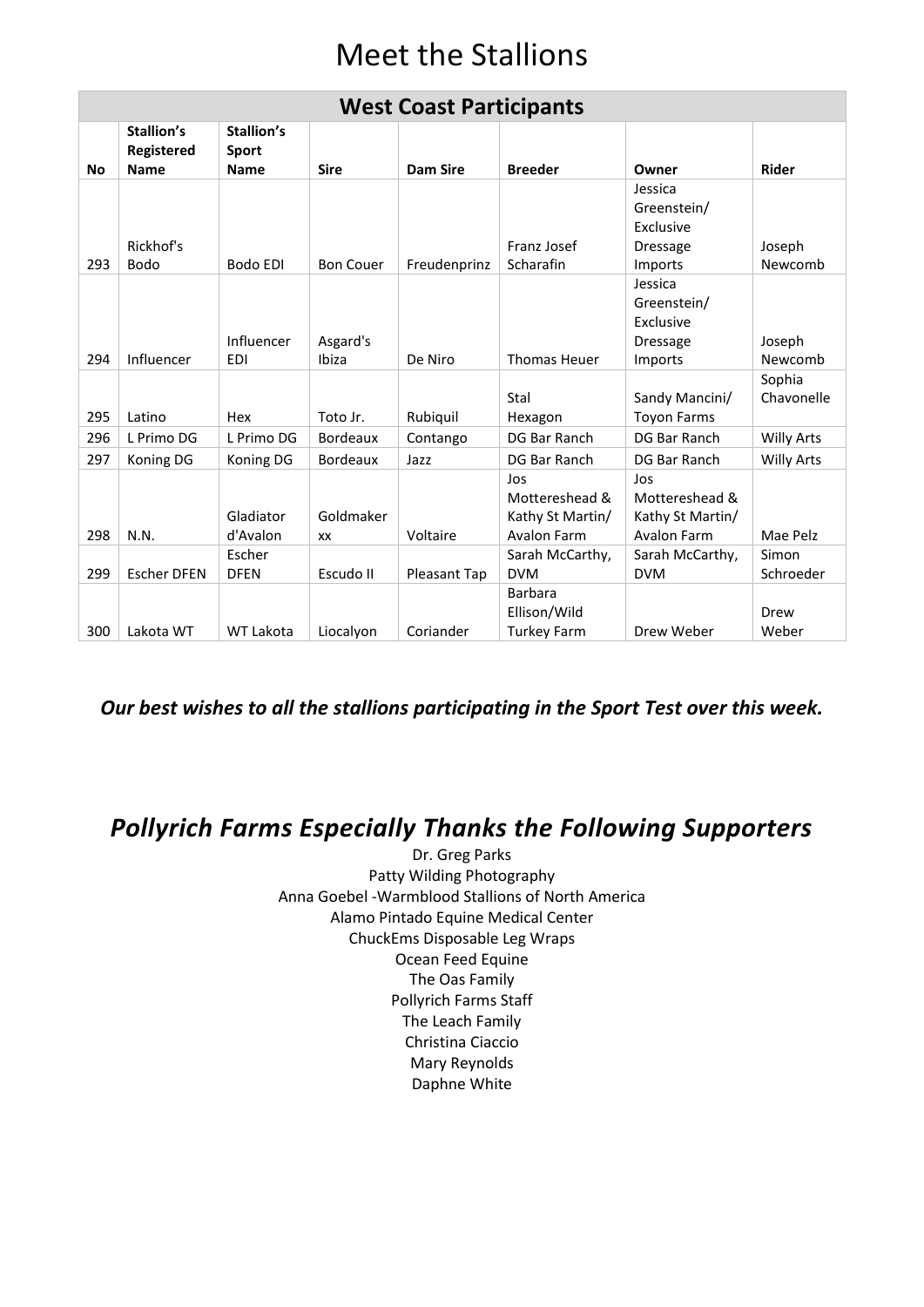|                     | <b>West Coast Testing October 14th-16th</b> |                                                  |                                                             |                   |  |  |
|---------------------|---------------------------------------------|--------------------------------------------------|-------------------------------------------------------------|-------------------|--|--|
|                     | at Pollyrich Farms in Solvang, California   |                                                  |                                                             |                   |  |  |
| Thurs, October 14th |                                             |                                                  | Veterinarian Check & First Observed Training with Own Rider |                   |  |  |
|                     | 9:00am                                      | Meeting for Owners, Riders, & Officials          |                                                             |                   |  |  |
|                     |                                             |                                                  | Veterinarian Check (Identity, Health Records, Soundness)    |                   |  |  |
|                     |                                             | 293                                              | Rickhof's Bodo                                              |                   |  |  |
|                     |                                             | 296                                              | L Primo DG                                                  |                   |  |  |
|                     |                                             | 298                                              | N.N. (Gladiator d'Avalon)                                   |                   |  |  |
| Vet Check           | 9:15am                                      | 299                                              | <b>Escher DFEN</b>                                          | QM                |  |  |
|                     |                                             | 300                                              | Lakota WT                                                   | Commission        |  |  |
|                     |                                             | 295                                              | Latino                                                      |                   |  |  |
|                     |                                             | 294                                              | Influencer                                                  |                   |  |  |
|                     |                                             | 297                                              | Konig DG                                                    |                   |  |  |
|                     |                                             |                                                  | Observed Jumper Training followed by "internal feedback"    |                   |  |  |
|                     |                                             | between Judges, Discipline Expert & Rider        |                                                             |                   |  |  |
|                     | 10:30am-                                    | (warm-up + show ring without fences) - FLAT ONLY |                                                             |                   |  |  |
|                     | 11:45am                                     | 10:30am                                          | N.N. (Gladiator d'Avalon)                                   |                   |  |  |
|                     |                                             | 10:55am                                          | <b>Escher DFEN</b>                                          |                   |  |  |
|                     |                                             | 11:20am                                          | Lakota WT                                                   |                   |  |  |
|                     | 11:45am-                                    |                                                  | <b>Lunch Break</b>                                          | Judges            |  |  |
| <b>Training</b>     | 12:30pm                                     |                                                  |                                                             | + Discipline      |  |  |
|                     |                                             |                                                  | Observed Dressage Training followed by "internal            | Expert +          |  |  |
|                     |                                             |                                                  | feedback" between Judges, Discipline Expert & Rider         | <b>Test Rider</b> |  |  |
|                     | 12:30pm-                                    | (warm-up + show ring)                            |                                                             |                   |  |  |
|                     | 2:35pm                                      | 12:30pm                                          | Rickhof's Bodo                                              |                   |  |  |
|                     |                                             | 12:55pm                                          | L Primo DG                                                  |                   |  |  |
|                     |                                             | 1:20 <sub>pm</sub>                               | Latino                                                      |                   |  |  |
|                     |                                             | 1:45 <sub>pm</sub>                               | Influencer                                                  |                   |  |  |
|                     |                                             | 2:10 <sub>pm</sub>                               | Konig DG                                                    |                   |  |  |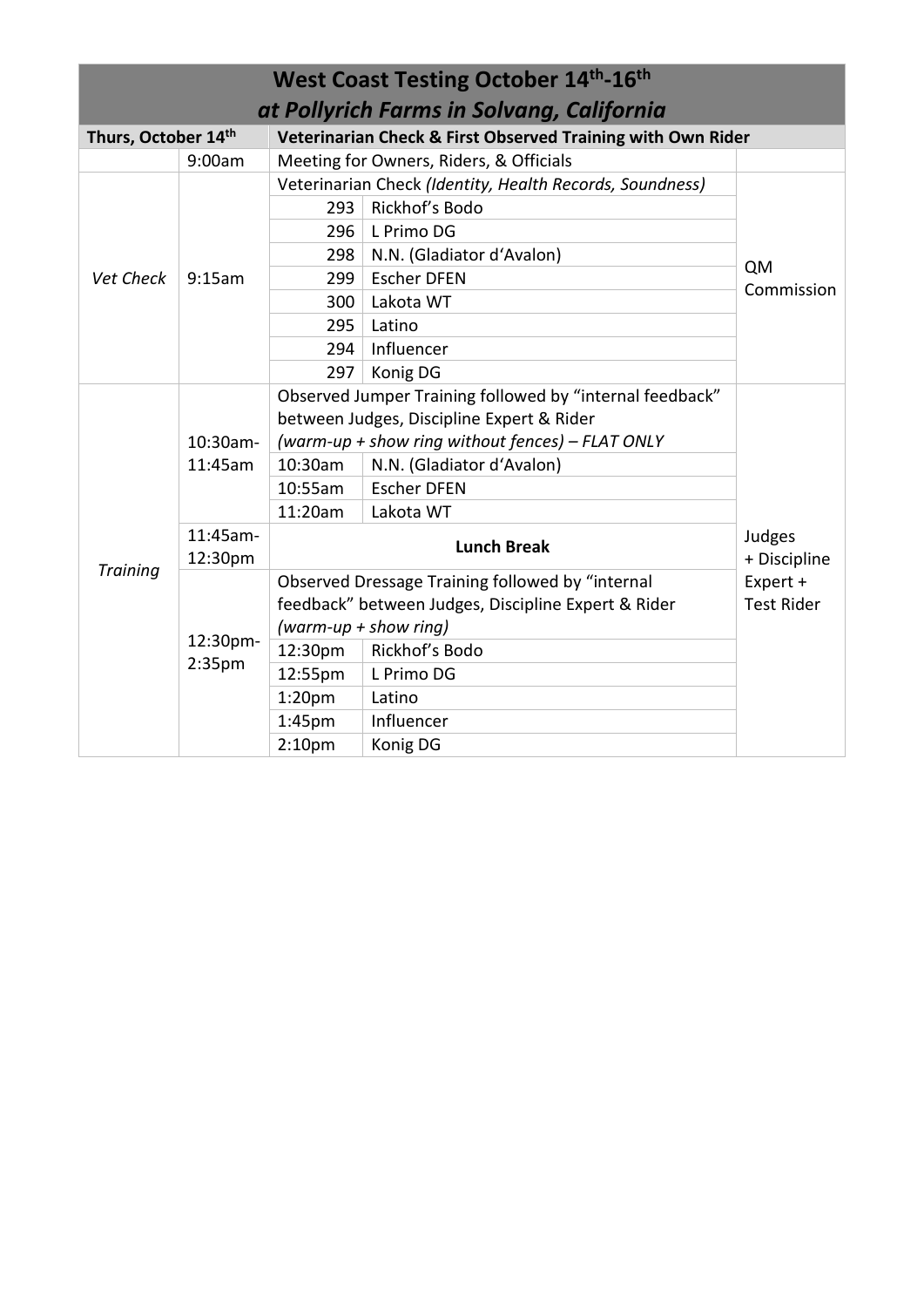| Friday, October 15th |                              |                                                            | <b>Observed Training with Own Rider / Sport Test</b>        |             |  |
|----------------------|------------------------------|------------------------------------------------------------|-------------------------------------------------------------|-------------|--|
|                      |                              | Observed Dressage Training followed by "internal feedback" |                                                             |             |  |
|                      |                              | between Discipline Expert & Rider and Judges' public       |                                                             |             |  |
|                      |                              |                                                            | comments                                                    |             |  |
|                      | $8:15am-$                    | 8:15am                                                     | Rickhof's Bodo                                              |             |  |
|                      | 10:20am                      | 8:40am                                                     | L Primo DG                                                  |             |  |
|                      |                              | 9:05am                                                     | Latino                                                      | Judges      |  |
|                      |                              | 9:30am                                                     | Influencer                                                  | $+$         |  |
| <b>Training</b>      |                              | 9:55am                                                     | Konig DG                                                    | Discipline  |  |
|                      |                              |                                                            | <b>Break to Remove Dressage Ring/Set Jumper Course</b>      | Expert +    |  |
|                      |                              |                                                            | Observed Jumper Training in between the test-course and     | <b>Test</b> |  |
|                      |                              |                                                            | 2-3 jumps out of the course followed by "internal feedback" | Rider       |  |
|                      | 10:35am-                     |                                                            | between Discipline Expert & Rider and Judges' public        |             |  |
|                      | 11:50am                      | comments                                                   |                                                             |             |  |
|                      |                              | 10:35am                                                    | N.N. (Gladiator d'Avalon)                                   |             |  |
|                      |                              | 11:00am                                                    | <b>Escher DFEN</b>                                          |             |  |
|                      |                              | 11:25am                                                    | Lakota WT                                                   |             |  |
|                      | 11:50am-<br>12:30pm          |                                                            | <b>Lunch Break</b>                                          |             |  |
|                      |                              |                                                            | Warm-Up between the course with 2 jumps, then jumping       |             |  |
|                      |                              |                                                            | the course, possibly to repeat some fences, followed by     |             |  |
|                      | 12:30pm-                     |                                                            | Judges' public comments                                     |             |  |
|                      | 1:15 <sub>pm</sub>           | 12:30pm                                                    | N.N. (Gladiator d'Avalon)                                   |             |  |
|                      |                              | 12:45pm                                                    | <b>Escher DFEN</b>                                          | Judges      |  |
|                      |                              | 1:00 <sub>pm</sub>                                         | Lakota WT                                                   | $+$         |  |
|                      |                              |                                                            | <b>Break to Remove Jumps/Set Dressage Ring</b>              | Discipline  |  |
| <b>Testing</b>       |                              |                                                            | Warm-Up + Test, possibility to repeat some movements        | Expert +    |  |
|                      |                              |                                                            | after test, followed by Judges' public comments             | <b>Test</b> |  |
|                      |                              | 1:30 <sub>pm</sub>                                         | Rickhof's Bodo                                              | Rider       |  |
|                      | 1:30 <sub>pm</sub><br>2:45pm | 1:45pm                                                     | L Primo DG                                                  |             |  |
|                      |                              | 2:00 <sub>pm</sub>                                         | Latino                                                      |             |  |
|                      |                              | 2:15 <sub>pm</sub>                                         | Influencer                                                  |             |  |
|                      |                              | 2:30 <sub>pm</sub>                                         | Konig DG                                                    |             |  |
|                      | 6:30 <sub>pm</sub><br>9:00pm |                                                            | Wine Tasting & Appetizers Party (see Buffy for details)     |             |  |

### **Thank you to our Sponsors for the 2021 NA Stallion Sport Tests**

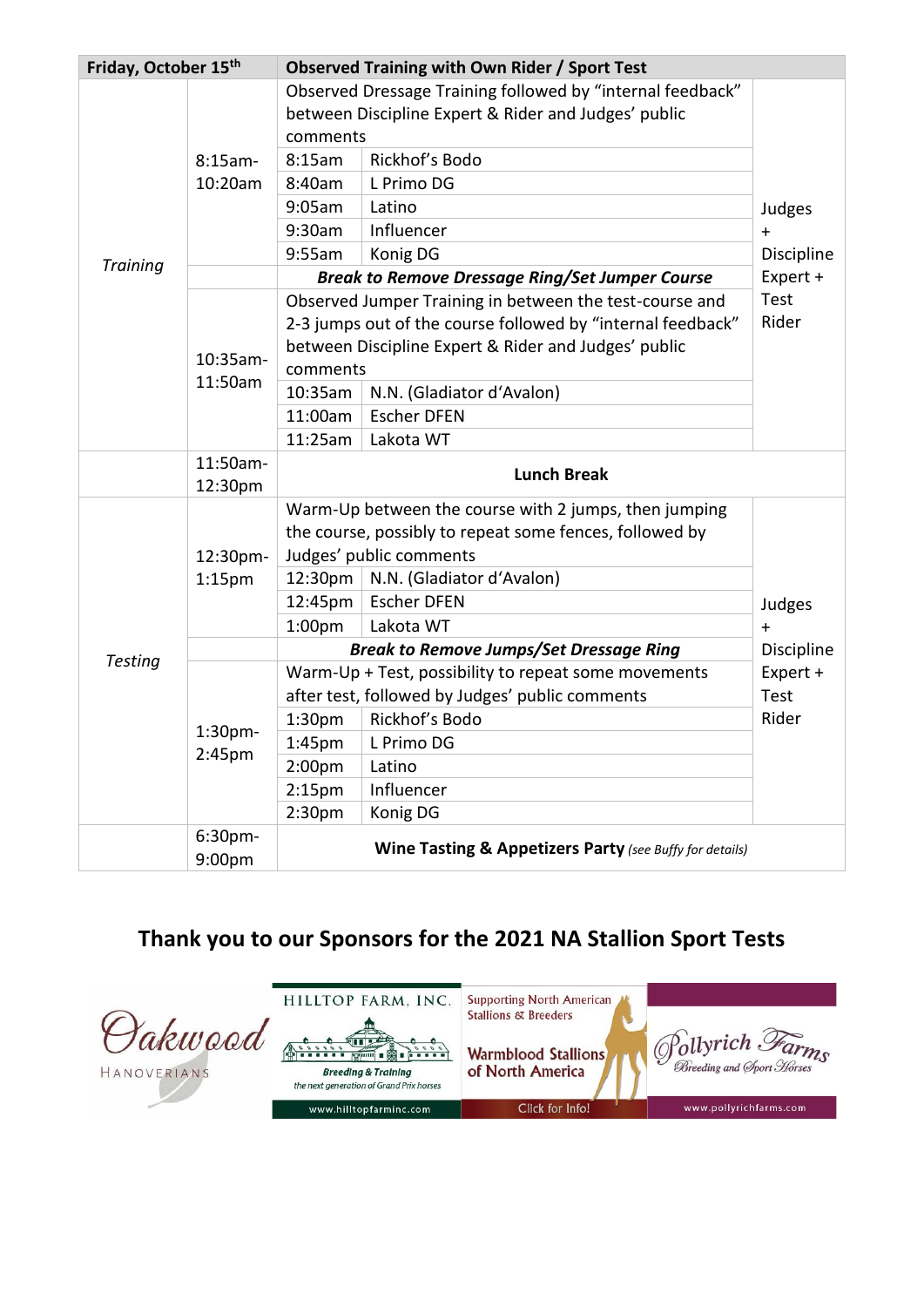| Saturday, October 16th        |                       | <b>Guest Rider, Announcement of Results, &amp; Licensing</b>                                                                                                                                                                                                                                                                                        |                                                           |                                              |  |  |
|-------------------------------|-----------------------|-----------------------------------------------------------------------------------------------------------------------------------------------------------------------------------------------------------------------------------------------------------------------------------------------------------------------------------------------------|-----------------------------------------------------------|----------------------------------------------|--|--|
|                               | $9:00am -$<br>10:40am | Warm-up with Own Rider, Short Presentation<br>under own Rider, then Guest Rider, followed by<br>Guest Expert's Public Comments & Announcement<br>of Scores<br>Rickhof's Bodo<br>9:00am<br>L Primo DG<br>9:20am<br>9:40am<br>Latino<br>10:00am<br>Influencer<br>10:20am<br>Konig DG                                                                  |                                                           | Judges                                       |  |  |
| Guest Rider<br><b>Testing</b> |                       |                                                                                                                                                                                                                                                                                                                                                     | <b>Break to Remove Dressage Ring/Set Jumper</b><br>Course | + Discipline<br>Expert + Test                |  |  |
|                               | 11:00am-<br>12:00pm   | Warm-up with Own Rider, Short Presentation<br>under own Rider with 2 jumps out of the course,<br>then Guest Rider jumps 2 fences and then the test-<br>course, possibility to repeat 2-3 fences, followed by<br>Guest Expert's Public Comments & Announcement<br>of Scores<br>11:00am<br>N.N. (Gladiator d'Avalon)<br><b>Escher DFEN</b><br>11:20am |                                                           | Rider                                        |  |  |
|                               |                       | 11:40am                                                                                                                                                                                                                                                                                                                                             | Lakota WT                                                 |                                              |  |  |
|                               | 12:00pm-<br>1:00pm    |                                                                                                                                                                                                                                                                                                                                                     |                                                           |                                              |  |  |
| <b>Results</b>                | 1:00 <sub>pm</sub>    |                                                                                                                                                                                                                                                                                                                                                     |                                                           | <b>Announcement of Stallion Test Results</b> |  |  |

## **Registered Dressage Stallions – WEST COAST**

|                  | 293 | <b>Rickhof's Bodo</b>          | Name Sport: Bodo EDI<br>Color: Black                                | *23.06.2017  |
|------------------|-----|--------------------------------|---------------------------------------------------------------------|--------------|
|                  |     | Hannoverian                    | Licensed By: Mecklenburg                                            |              |
| Breeder:         |     | Franz Josef Scharafin, Viersen |                                                                     |              |
| Owner:           |     |                                | Jessica Greenstein/ Exclusive Dressage Imports, Rancho Santa Fe, CA |              |
|                  |     |                                | <b>Brentano II</b>                                                  | <b>Notes</b> |
|                  |     | <b>Benetton Dream</b>          |                                                                     |              |
| <b>Bon Couer</b> |     |                                | Rotkappchen                                                         |              |
| DE 431310306812  |     |                                | Sandro Hit                                                          |              |
|                  |     | Sonnenschein                   |                                                                     |              |
|                  |     |                                | Carla                                                               |              |
|                  |     |                                | Florestan I                                                         |              |
|                  |     | Freudenprinz                   |                                                                     |              |
| Freya            |     |                                | Fruede                                                              |              |
| DE 341411666699  |     |                                | <b>Rubinstein I</b>                                                 |              |
|                  |     | <b>Riva</b>                    |                                                                     |              |
|                  |     |                                | Athletin                                                            |              |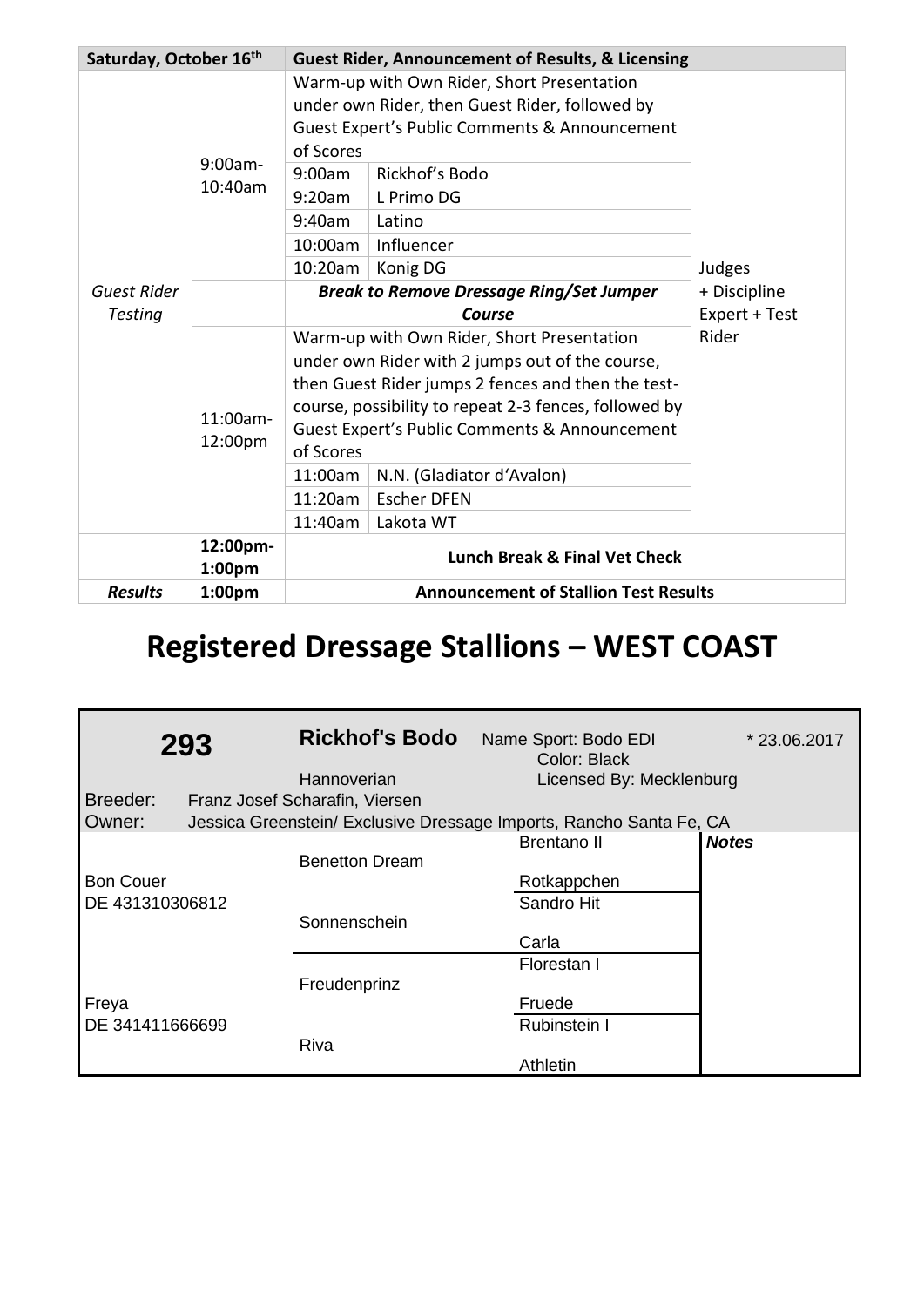|                 | 294 | <b>Influencer</b>          | Name Sport: Influencer EDI                                          | * 19.04.2017 |
|-----------------|-----|----------------------------|---------------------------------------------------------------------|--------------|
|                 |     |                            | Color: Black                                                        |              |
|                 |     | Hannoverian                | Approved By: Hanoverian Verband, AHS,                               |              |
| Breeder:        |     | Thomas Heuer, Bienenbüttel | <b>ARS</b>                                                          |              |
| Owner:          |     |                            | Jessica Greenstein/ Exclusive Dressage Imports, Rancho Santa Fe, CA |              |
|                 |     |                            | Vivaldi                                                             | <b>Notes</b> |
|                 |     | Desperado                  |                                                                     |              |
| Asgard's Ibiza  |     |                            | Sarita                                                              |              |
| NLD003201300308 |     |                            | Jazz                                                                |              |
|                 |     | Bolympia W                 |                                                                     |              |
|                 |     |                            | Olympia-W                                                           |              |
|                 |     |                            | Donnerhall                                                          |              |
|                 |     | De Niro                    |                                                                     |              |
| Delicia         |     |                            | Alicante                                                            |              |
| DE 431310025500 |     |                            | Calypso II                                                          |              |
|                 |     | C'est La Vie               |                                                                     |              |
|                 |     |                            | <b>Graefin Galina</b>                                               |              |

| 295<br>Breeder:<br>Owner:            | Latino<br>Dutch Warmblood<br>Stal Hexagon, PE Schore<br>Sandy Mancini/ Toyon Farms, Napa, CA | Name Sport: Hex | Color: Black Bay<br>Approved: NRPS            | * 23.04.2016 |
|--------------------------------------|----------------------------------------------------------------------------------------------|-----------------|-----------------------------------------------|--------------|
| Toto Jr.<br>DE 431316919011          | Totilas<br>Desperada                                                                         |                 | Gribaldi<br>Lominka<br>Desperados<br>Regentin | <b>Notes</b> |
| <b>Blackmanda</b><br>NLD003200612128 | Rubiquil<br>Indiamanda                                                                       |                 | Rubinstein I<br>Aquila<br>Sultan<br>Amanda    |              |

|                 | 296           | L Primo DG                | Name Sport: L Primo DG<br><b>Color: Chestnut</b> | * 28.04.2016 |
|-----------------|---------------|---------------------------|--------------------------------------------------|--------------|
|                 |               | Dutch Warmblood           | Licensed By: KWPN-NA                             |              |
| Breeder:        | DG Bar Ranch, |                           |                                                  |              |
| Owner:          |               | DG Bar Ranch, Hanford, CA |                                                  |              |
|                 |               |                           | <b>Krack C</b>                                   | <b>Notes</b> |
|                 |               | United                    |                                                  |              |
| <b>Bordeaux</b> |               |                           | <b>Nessica</b>                                   |              |
| NLD003200604165 |               |                           | Gribaldi                                         |              |
|                 |               | Venna                     |                                                  |              |
|                 |               |                           | Leandra M                                        |              |
|                 |               |                           | Contender                                        |              |
|                 |               | Contango                  |                                                  |              |
| Satina          |               |                           | Adisa III                                        |              |
| USA025199920094 |               |                           | Pantheon xx                                      |              |
|                 |               | Alona                     |                                                  |              |
|                 |               |                           | Felona                                           |              |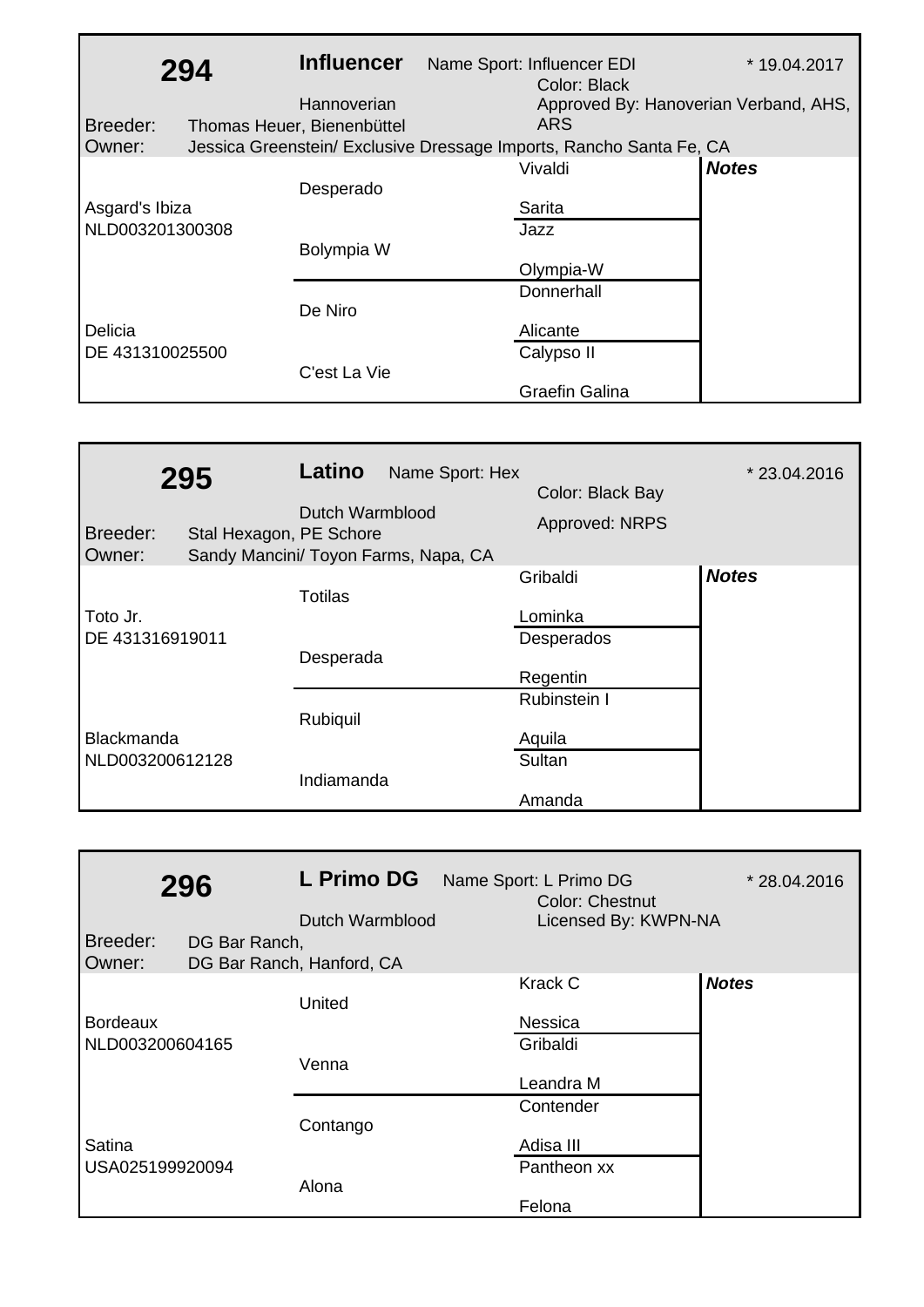|                 | 297           | <b>Koning DG</b><br>Dutch Warmblood | Name Sport: Koning DG<br>Color: Bay<br>Approved By: KWPN-NA | * 12.03.2015 |
|-----------------|---------------|-------------------------------------|-------------------------------------------------------------|--------------|
| Breeder:        | DG Bar Ranch, |                                     |                                                             |              |
| Owner:          |               | DG Bar Ranch, Hanford, CA           |                                                             |              |
|                 |               | United                              | Krack C                                                     | <b>Notes</b> |
| <b>Bordeaux</b> |               |                                     | Nessica                                                     |              |
| NLD003200604165 |               |                                     | Gribaldi                                                    |              |
|                 |               | Venna                               |                                                             |              |
|                 |               |                                     | Leandra M                                                   |              |
|                 |               |                                     | Cocktail                                                    |              |
|                 |               | Jazz                                |                                                             |              |
| Darcy CL        |               |                                     | Charmante                                                   |              |
| NLD003200811932 |               |                                     | Junior STV                                                  |              |
|                 |               | <b>Princes Lincom</b>               |                                                             |              |
|                 |               |                                     | Liementa                                                    |              |

## **Registered Jumper Stallions – WEST COAST**

|                 | 298   | N.N.        | Name Sport: Gladiator d'Avalon | Color: Palomino                                                | $*$ 01.06.2016 |
|-----------------|-------|-------------|--------------------------------|----------------------------------------------------------------|----------------|
|                 |       | Oldenburg   |                                |                                                                |                |
| Breeder:        | Farm, |             |                                | Jos Mottereshead & Kathy St Martin/ Avalon Approved: Westfalen |                |
| Owner:          |       |             |                                | Jos Mottereshead & Kathy St Martin/ Avalon Farm, Wynnewood, OK |                |
|                 |       |             |                                | Jack Sprat xx                                                  | <b>Notes</b>   |
|                 |       |             | <b>Glitter Please xx</b>       |                                                                |                |
| Goldmaker xx    |       |             |                                | Lucky Two Bits xx                                              |                |
| DE 304044104799 |       |             |                                | <b>Milkie</b>                                                  |                |
|                 |       |             | Desire for Gold xx             |                                                                |                |
|                 |       |             |                                | Desirable Lady xx                                              |                |
|                 |       |             |                                | Furioso II                                                     |                |
|                 |       | Voltaire    |                                |                                                                |                |
| Paso Doble      |       |             |                                | Gogo Moeve                                                     |                |
| NLD003199708343 |       |             |                                | <b>Burggraaf</b>                                               |                |
|                 |       | Kimberley H |                                |                                                                |                |
|                 |       |             |                                | Zoraida                                                        |                |

| Breeder:<br>Owner: | 299<br>Sarah McCarthy, DVM, | <b>Escher DFEN</b><br>Hanoverian<br>Sarah McCarthy, DVM, Nevada City, CA | Name Sport: Escher DFEN<br>Color: Bay<br>Licensed By: Hanoverian Verband, AHS,<br>ARS, ISR/Oldenburg NA | * 28.05.2015 |
|--------------------|-----------------------------|--------------------------------------------------------------------------|---------------------------------------------------------------------------------------------------------|--------------|
|                    |                             | Espri                                                                    | Eiger I                                                                                                 | <b>Notes</b> |
| Escudo II          |                             |                                                                          | Diplomatin                                                                                              |              |
| DE 331314514792    |                             |                                                                          | Arkansas                                                                                                |              |
|                    |                             | Athene                                                                   |                                                                                                         |              |
|                    |                             |                                                                          | Winzerin                                                                                                |              |
|                    |                             |                                                                          | <b>Pleasant Colony</b>                                                                                  |              |
|                    |                             | <b>Pleasant Tap</b>                                                      |                                                                                                         |              |
| Apt to Please      |                             |                                                                          | Never Knock                                                                                             |              |
| USAUSA000019567    |                             |                                                                          | Meadowlake                                                                                              |              |
|                    |                             | <b>Sweet Ernestine</b>                                                   |                                                                                                         |              |
|                    |                             |                                                                          | Elis Cheesecake                                                                                         |              |